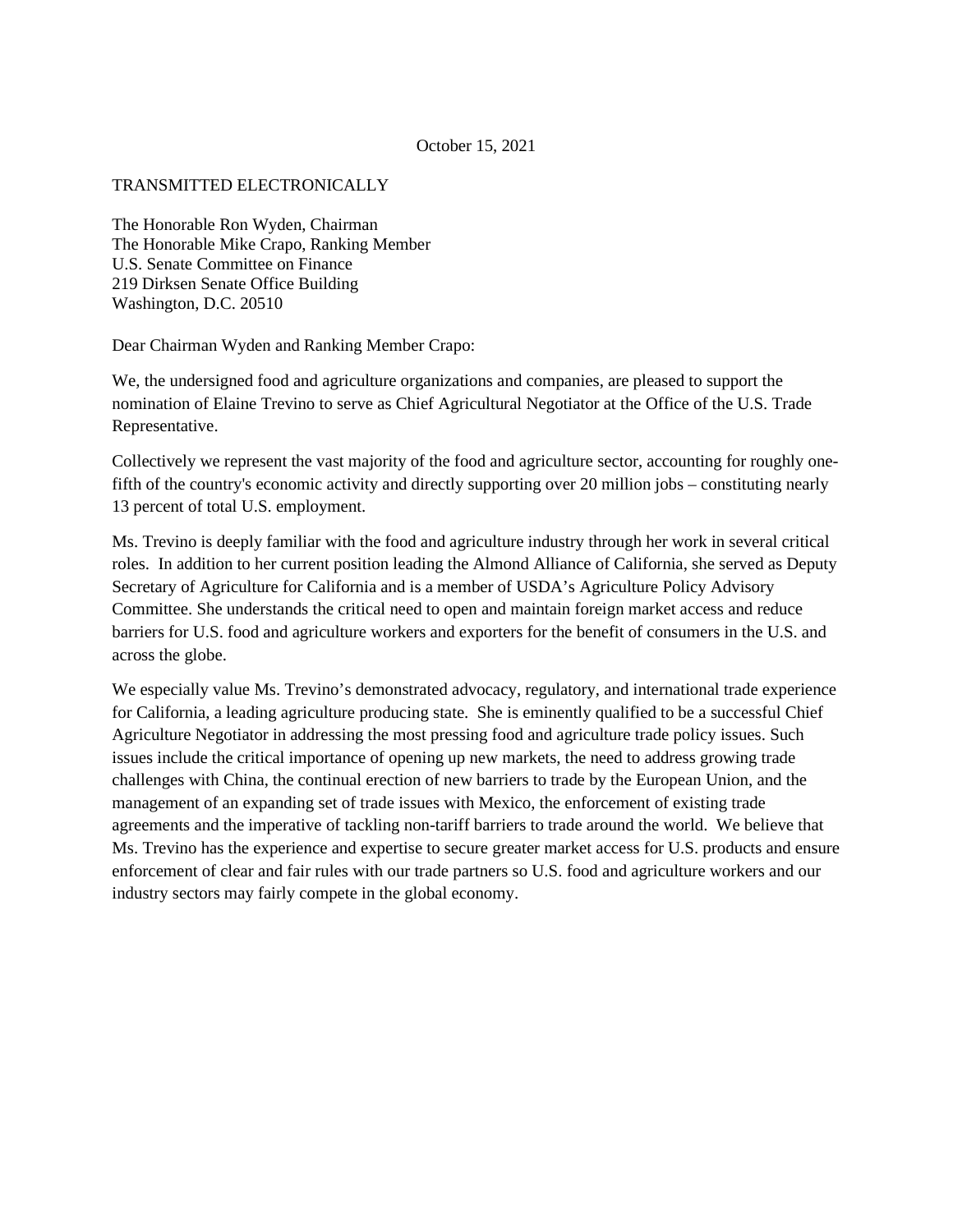We strongly urge the Senate Finance Committee to advance Elaine Trevino's nomination as soon as possible. Please feel free to call upon any of the undersigned entities to discuss our rationale for supporting the nomination of Elaine Trevino.

Sincerely,

| Ag Association Management Services, Inc.                         |
|------------------------------------------------------------------|
| Ag Processing Inc.                                               |
| Agricultural Council of California                               |
| Agri-Mark                                                        |
| <b>AgTrade Strategies LLC</b>                                    |
| American Agri-Women                                              |
| <b>American Bakers Association</b>                               |
| American Dairy Products Institute                                |
| American Farm Bureau Federation                                  |
| <b>American Feed Industry Association</b>                        |
| American Fruit and Vegetable Processors<br>and Growers Coalition |
| American Peanut Council                                          |
| American Pistachio Growers                                       |
| <b>American Seed Trade Association</b>                           |
| <b>American Sesame Growers Association</b>                       |
| American Soybean Association                                     |
| American Sugar Alliance                                          |
| Animal Health Institute                                          |
| Association of California Egg Farmers                            |
| Bayer US                                                         |
| <b>Biotechnology Innovation Organization</b>                     |
| <b>Blue Diamond Growers</b>                                      |
| California Ag Irrigation Association                             |
| California Alfalfa & Forage Association                          |
| California Apple Commission                                      |
| California Association of Wheat Growers                          |

California Association of Winegrape Growers California Bean Shippers Association California Blueberry Commission California Canning Peach Association California Cherry Export Association California Cherry Growers and Industry Association California Citrus Mutual California Cotton Alliance California Cotton Ginners and Growers Association California Dairies, Inc. California Date Commission California Farm Bureau California Fig Advisory Board California Fresh Fruit Association California Grain & Feed Association California Manufacturers & Technology Association California Pork Producers Association California Poultry Federation California Prune Board California Rice Commission California Seed Association California State Beekeepers Association California State Floral Association California Strawberry Commission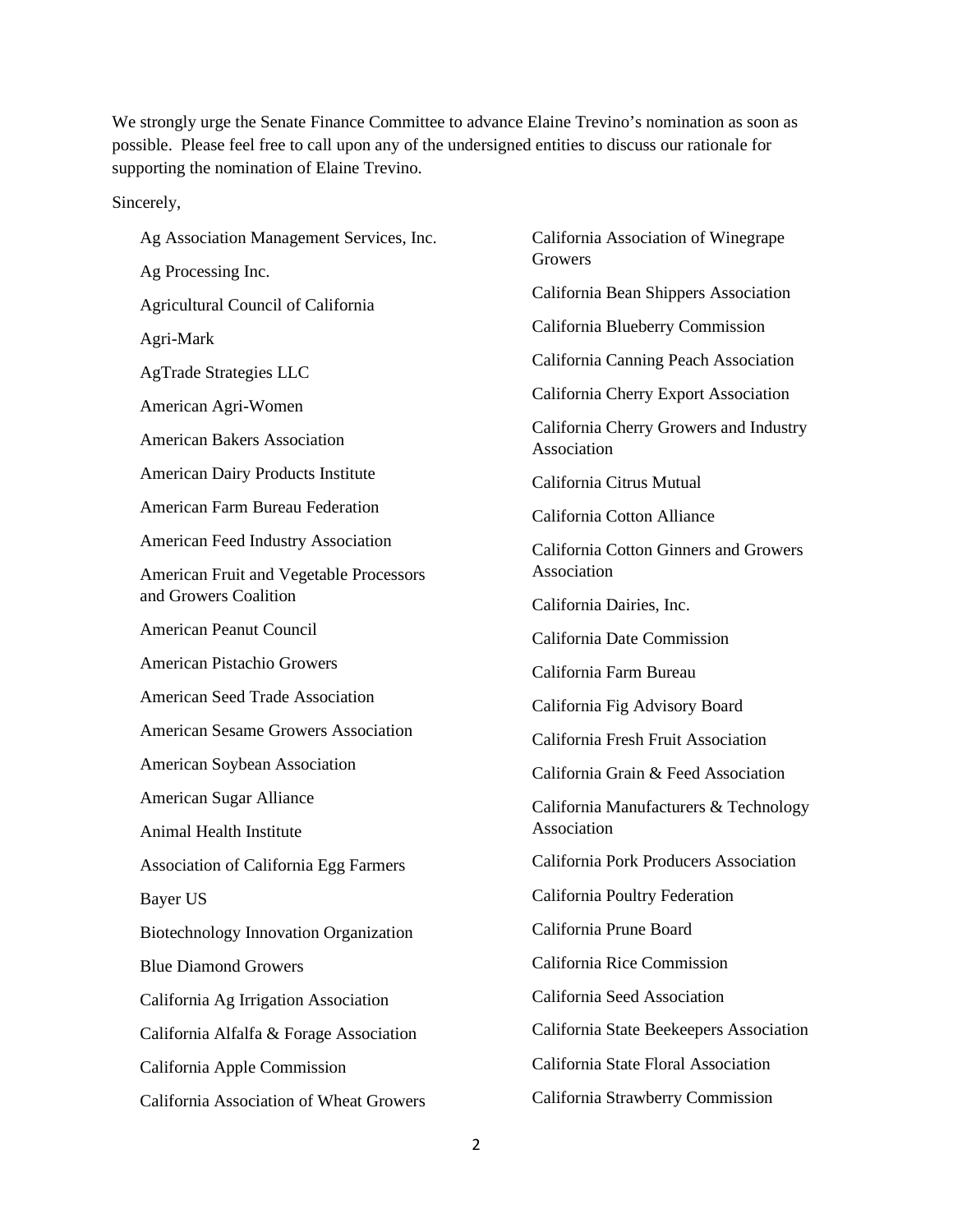California Sweetpotato Council California Table Grape Commission California Tomato Growers Association California Walnut Commission California Warehouse Association California Wild Rice Advisory Board Coalition to Promote U.S. Agricultural Exports CoBank Colorado Dairy Farmers Commercial Creamery Co. Corn Refiners Association CropLife America Dairy Farmers of America, Inc. DairyAmerica Diamond Foods, LLC Distilled Spirits Council of the United States Driscoll's Edge Dairy Farmer Cooperative Fair Oaks Farms Farm Credit Council Farmers for Free Trade Food Export - Midwest Food Export - Northeast Fresh Produce Association of the Americas Georgia Milk Producers, Inc. Grassland Dairy Product Inc. Grower Shipper Association of Central California **GROWMARK** Haley and Associates Hilmar Cheese Company, Inc.

Holly Tree Farm Idaho Dairymen's Association, Inc. Idaho Potato Commission Imperial Valley Asparagus Growers Association Imperial Valley Vegetable Growers Association International Dairy Foods Association Iowa State Dairy Association James Farrell & Co. KCoe Isom, LLP Land O'Lakes, Inc. Leather and Hide Council of America Leprino Foods Company Mead Johnson Nutrition Meat Import Council of America Michigan Agri-Business Association Michigan Milk Producers Association Milk Producers Council Milk Specialties Global Minnesota Milk Producers Association National All-Jersey Inc. National Association of State Departments of Agriculture National Association of Wheat Growers National Confectioners Association National Corn Growers Association National Cotton Council National Council of Farmer Cooperatives National Farmers Union National Fisheries Institute National Grain and Feed Association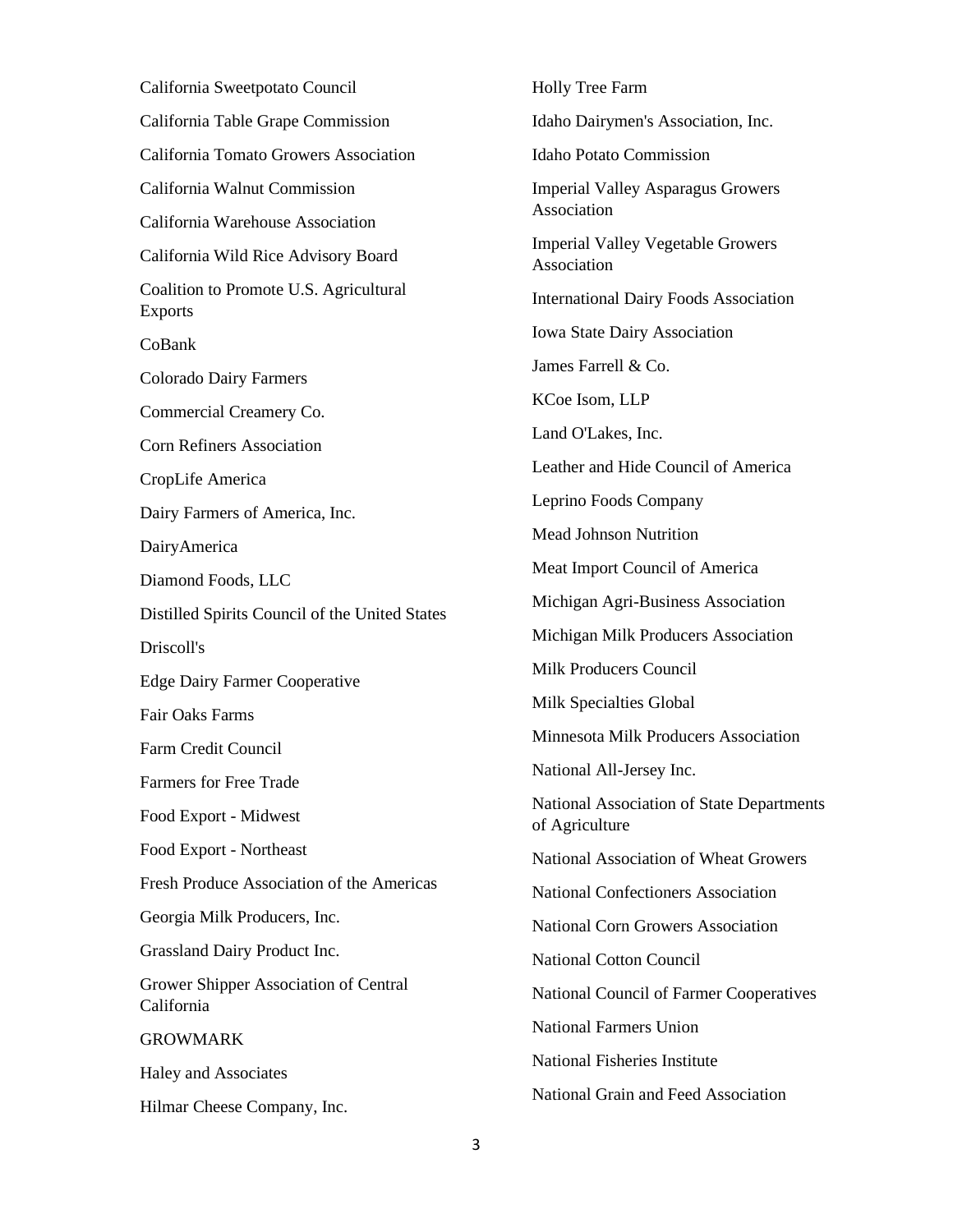National Milk Producers Federation National Oilseed Processors Association National Pecan Federation National Pork Producers Council National Potato Council National Turkey Federation Nebraska State Dairy Association Nisei Farmers League North American Blueberry Council North American Export Grain North American Meat Institute North American Millers' Association North American Renderers Association North Dakota Corn Growers North Dakota Grain Growers Association Northeast Dairy Farmers Cooperatives Northwest Dairy Association/Darigold Northwest Horticultural Council Nutrien Olive Growers Council of California Olive Oil Commission of California Organic Trade Association Pacific Coast Renderers Association Pacific Egg & Poultry Association Pacific Seed Association Peanut and Tree Nut Processors Association Pet Food Institute Plant California Alliance Sartori Company Select Milk Producers South East Dairy Farmers Association

Southern United States Trade Association Stenderup Ag Partners Sunkist Growers Sunmaid Growers of California Sunsweet Growers Inc. Sweetener Users Association Syngenta Texas Grain and Feed Association U.S. Apple Association U.S. Dairy Export Council U.S. Durum Growers Association U.S. Peanut Federation U.S. Wheat Associates United Dairymen of Arizona United Egg Producers United Fresh Produce Association United States Meat Export Federation Upstate Niagara Cooperative, Inc. US Dry Bean Council US Livestock Genetics Export, Inc. USA Poultry & Egg Export Council USA Rice Washington State Dairy Federation Western Agricultural Processors Association Western Growers Western Plant Health Association Western United States Agricultural Trade Association William Westman & Associates LLC Wine Institute World Perspectives, Inc.